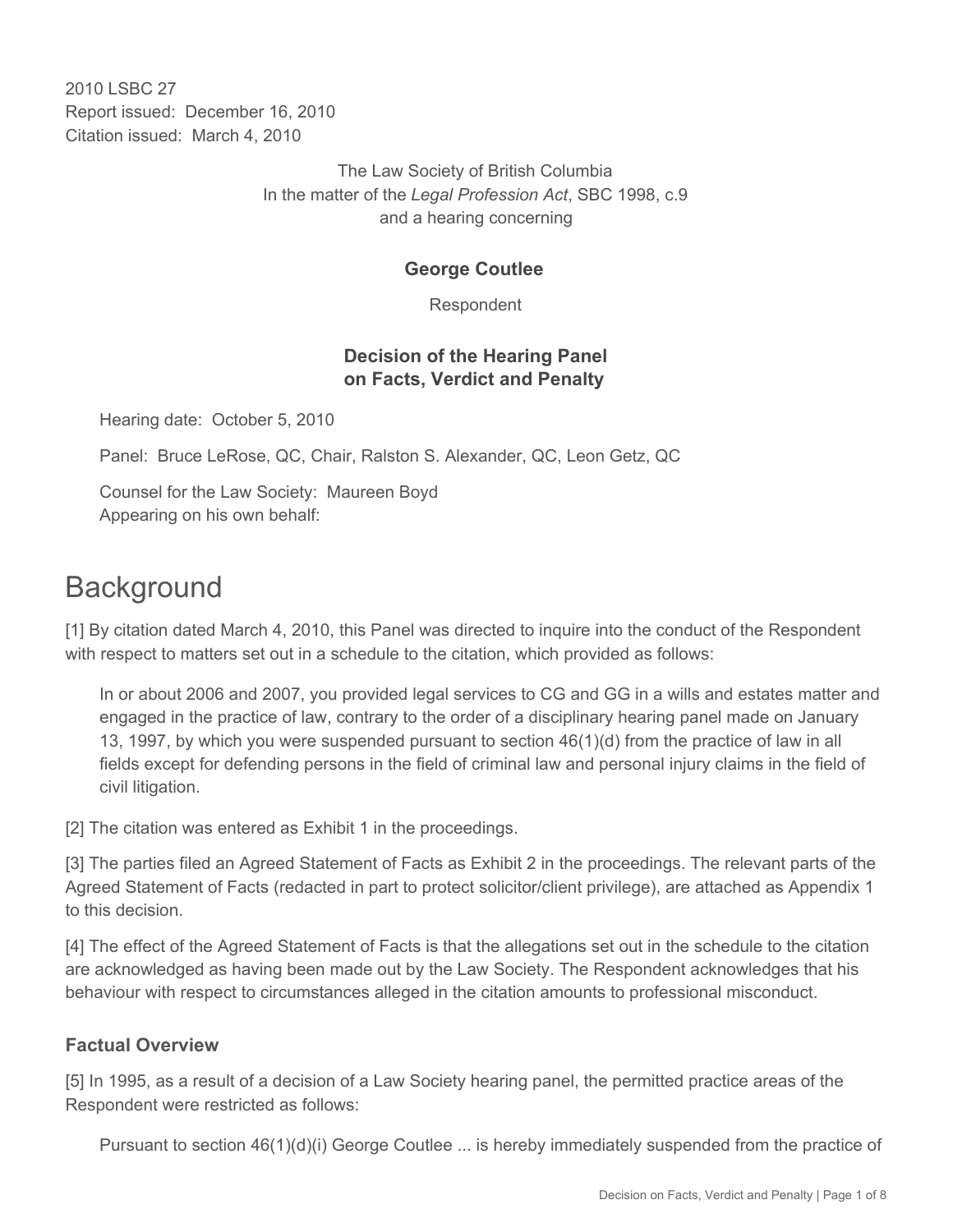law in all fields, except for defending persons in the field of criminal law and personal injury claims in the field of civil litigation.

[6] On or about July 26, 2006, the Respondent met with GG and was retained to provide legal services and representation to GG and his sister, CG, with respect to the will of a deceased relative. There was a dispute among the beneficiaries as to the proper administration of the estate and as to the validity of the will.

[7] The Agreed Statement of Facts describes in some detail the circumstances of the disputed estate and the various steps taken by the Respondent on behalf of his clients GG and CG.

[8] For the purposes of our decision, it is sufficient to note that the Respondent took a number of steps on behalf of his clients that were consistent with the theory and fact that he was representing their legal interests in the estate matter on which he had taken their instructions to represent them. A full description of the services rendered appears in the Agreed Statement of Facts.

[9] The Respondent admits that, at the time he was retained by GG and his sister and all material times thereafter, he knew that the matter related to a wills and estates matter and that he was precluded from practising on such matters by the practice restriction imposed upon him by the 1997 Hearing Panel.

# Decision

[10] The Respondent acknowledged that the conduct described in the schedule to the citation had been proven, and that he had professionally misconducted himself in respect of the matters therein described. The Panel acknowledged the Respondent's admission and confirmed their finding that the Respondent had committed professional misconduct.

# **Discussion Regarding Penalty**

[11] As permitted by the Rules, and with the consent of the Respondent, the hearing continued following the determination of professional misconduct to consider the matter of penalty.

[12] The 1999 decision in *Law Society of BC v. Ogilvie*, [1999] LSBC 17, sets out a non-exhaustive list of factors that may be considered by a hearing panel in determining the appropriate penalty:

- (a) the nature and gravity of the conduct proven;
- (b) the age and experience of the respondent;
- (c) the previous character of the respondent, including details of prior discipline;
- (d) the impact upon the victim;
- (e) the advantage gained, or to be gained, by the respondent;
- (f) the number of times the offending conduct occurred;

(g) whether the respondent has acknowledged the misconduct and taken steps to disclose and redress the wrong and the presence or absence of other mitigating circumstances;

- (h) the possibility of remediating or rehabilitating the respondent;
- (i) the impact upon the respondent of criminal or other sanctions or penalties;
- (j) the impact of the proposed penalty on the respondent;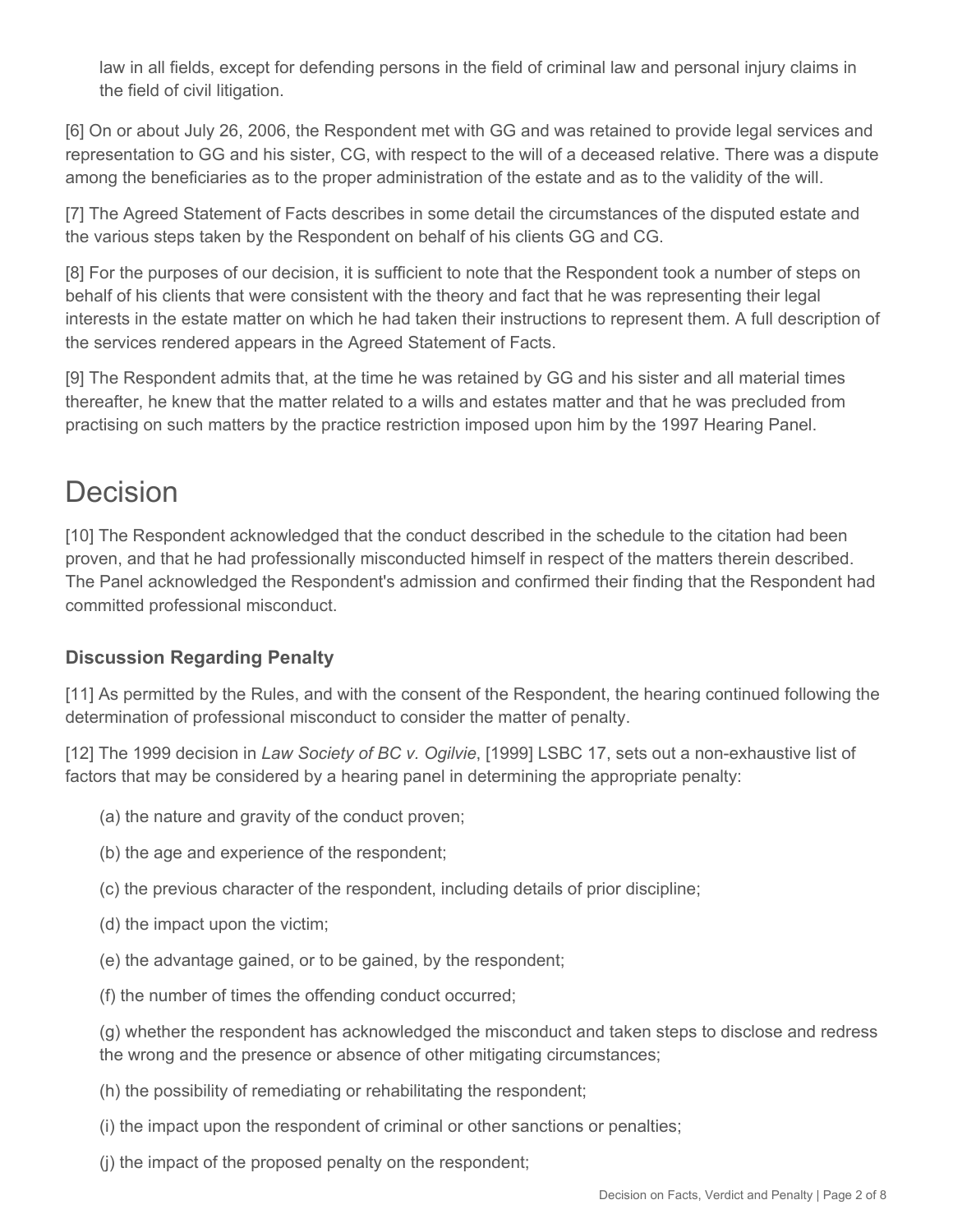(k) the need for specific and general deterrence;

(l) the need to ensure the public's confidence in the integrity of the profession; and

(m) the range of penalties imposed in similar cases.

[13] We will consider these characteristics in the context of the professional misconduct that has been acknowledged in this hearing.

[14] Regarding the nature and gravity of the conduct proven, the blatant disregard of a restriction on practice imposed by a hearing panel must be regarded as misconduct of a most serious nature. It goes to the heart of the ability of the Law Society to impose and enforce discipline on lawyers. The passage of time between the imposition of the restriction and the breach is in no way a mitigating factor.

[15] Regarding the age and experience of the Respondent, it is presumed that the intention of this *Ogilvie* consideration was to give the benefit of the doubt to a junior inexperienced member of the Law Society. This Respondent gets no help here - he is senior and experienced.

[16] As to prior discipline, there is a conduct history for this Respondent. In addition to the hearing from which the restriction on practice was ordered, there are several other incidents of misconduct that are not similar to that before this Panel. However, the earlier discipline outcomes do indicate that the more benign penalties imposed were not sufficient to effect a modification of this Respondent's behaviour. The penalty result in this matter is in part a reflection of that reality.

[17] These circumstances did have an impact upon the victim of the misconduct, but the impact was not of a sufficiently serious or durable nature to suggest that a more severe penalty should be imposed.

[18] There was no advantage gained by the Respondent in the result, although that outcome is more likely the result of the decision of one of the offended clients to file a complaint rather than a determination of the Respondent to forego a fee that had been negotiated for the unauthorized practice.

[19] The improper behaviour was confined to the single instance of a breach of the practice condition that was before the Panel and, although the Respondent initially attempted to divert the investigation by suggesting that his involvement with the work was as mediator (in which role the Respondent has experience), he did ultimately cooperate with the Law Society by acknowledging the misconduct and agreeing to the statement of facts.

[20] There is likely little need for a further rehabilitation of the Respondent. Given the significant unpleasantness for him that has accompanied this process, it is the view of the Panel that there is no likelihood of a recurrence of the offending behaviour. Despite that comfort, there is a need to communicate a condemnation of this behaviour for the benefit of those who might consider restrictions on practice areas to be more in the nature of guidelines than of prohibitions. There is a significant need to protect the public interest when restrictions on practice are imposed, and lawyers must be clear that breaches of those prohibitions will be treated seriously.

[21] There must also be a response to these facts that respects the public interest in lawyers responding appropriately to discipline orders from the Law Society. The need for this response in the public interest is canvassed above.

[22] The final *Ogilvie* consideration is the nature of penalties imposed in similar circumstances. The Panel was provided with a range of similar situations that had previously been the subject of Law Society discipline decisions. There were no decisions that were precisely on point, and the range of penalty in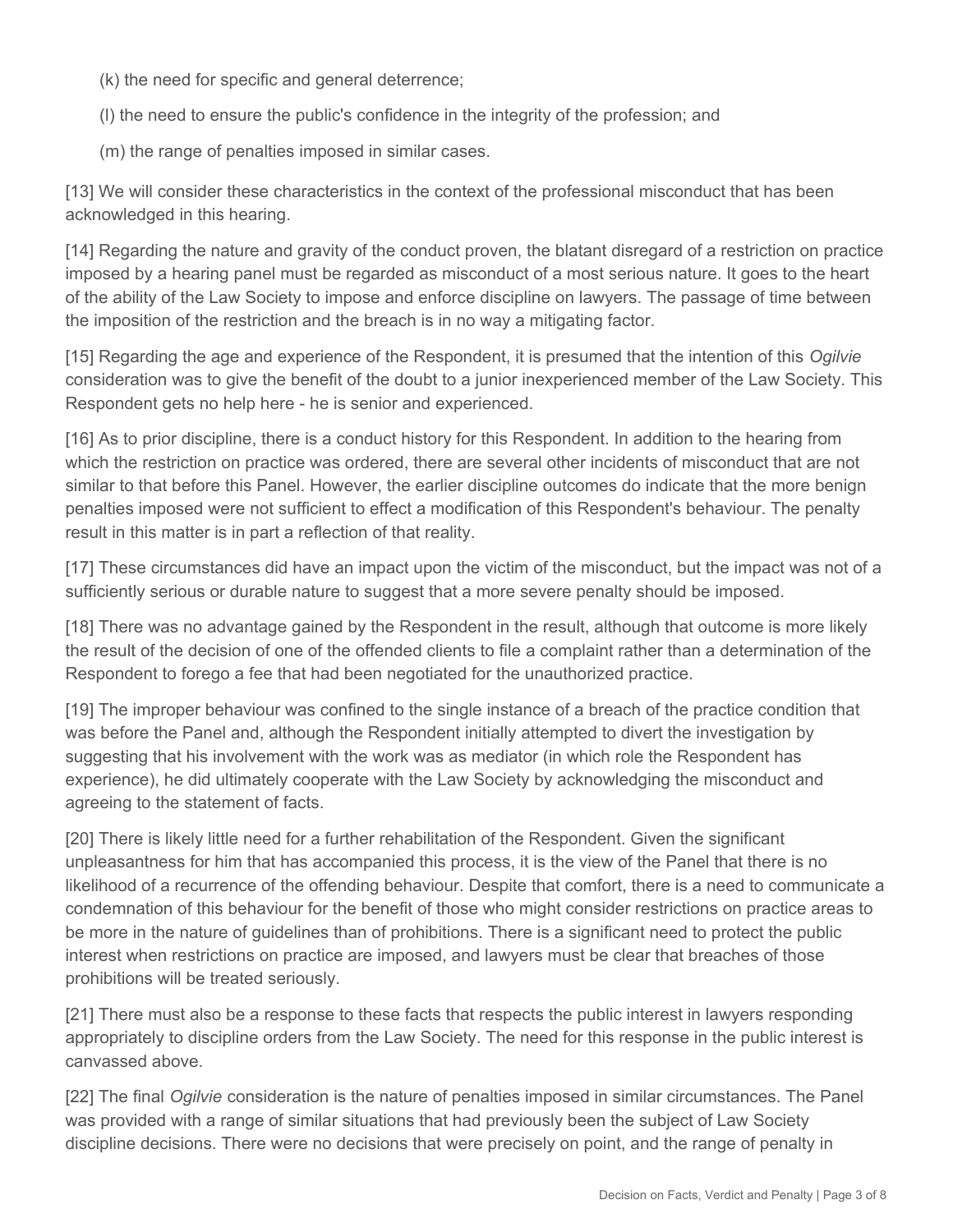somewhat similar circumstances ranged from modest fines to periods of suspension up to three months. Generally, more extensive suspensions were reserved for more egregious demonstrations of professional misconduct.

[23] The Law Society submits that the appropriate disciplinary action in this case is a one month suspension, having regard to the following key factors:

(a) the serious nature of a failure to comply with a hearing panel order;

(b) the Respondent's admission that, at all materials times, he knew that the matter related to a wills and estates matter and that he was precluded from practising in that area by the practice restriction;

(c) the continuing nature of the misconduct over a period of approximately five months;

- (d) the Respondent's professional conduct record; and
- (e) the need for both specific and general deterrence;

weighed against,

(f) the fact that this matter is the only evidence of a breach of an order made in 1997.

# Decision

[24] The Panel has agreed with the submission of the Law Society as to the duration of the required suspension. The circumstances of the misconduct are serious, but the Respondent has cooperated and deserves some credit for that. A more extensive suspension would have been imposed in the absence of those mitigating factors.

[25] In the result the Panel orders that:

(a) the Respondent be suspended from practice for one month, commencing on the first day of the next month following the completion of the hearing.

(b) the Respondent pay costs of \$5,000 to the Law Society by April 30, 2011.

(c) publication of this outcome be provided in the normal course.

#### **APPENDIX 1**

### **Personal Background**

1. George Coutlee (the "Respondent") was admitted to the bar of the Province of British Columbia on January 10, 1978.

2. The Respondent practises in Kamloops, British Columbia.

### **Citation**

3. The Respondent admits that, on March 9, 2010, he was personally served with the citation in accordance with the requirements of Rule 4-15 of the Law Society Rules.

#### **Practice Restriction**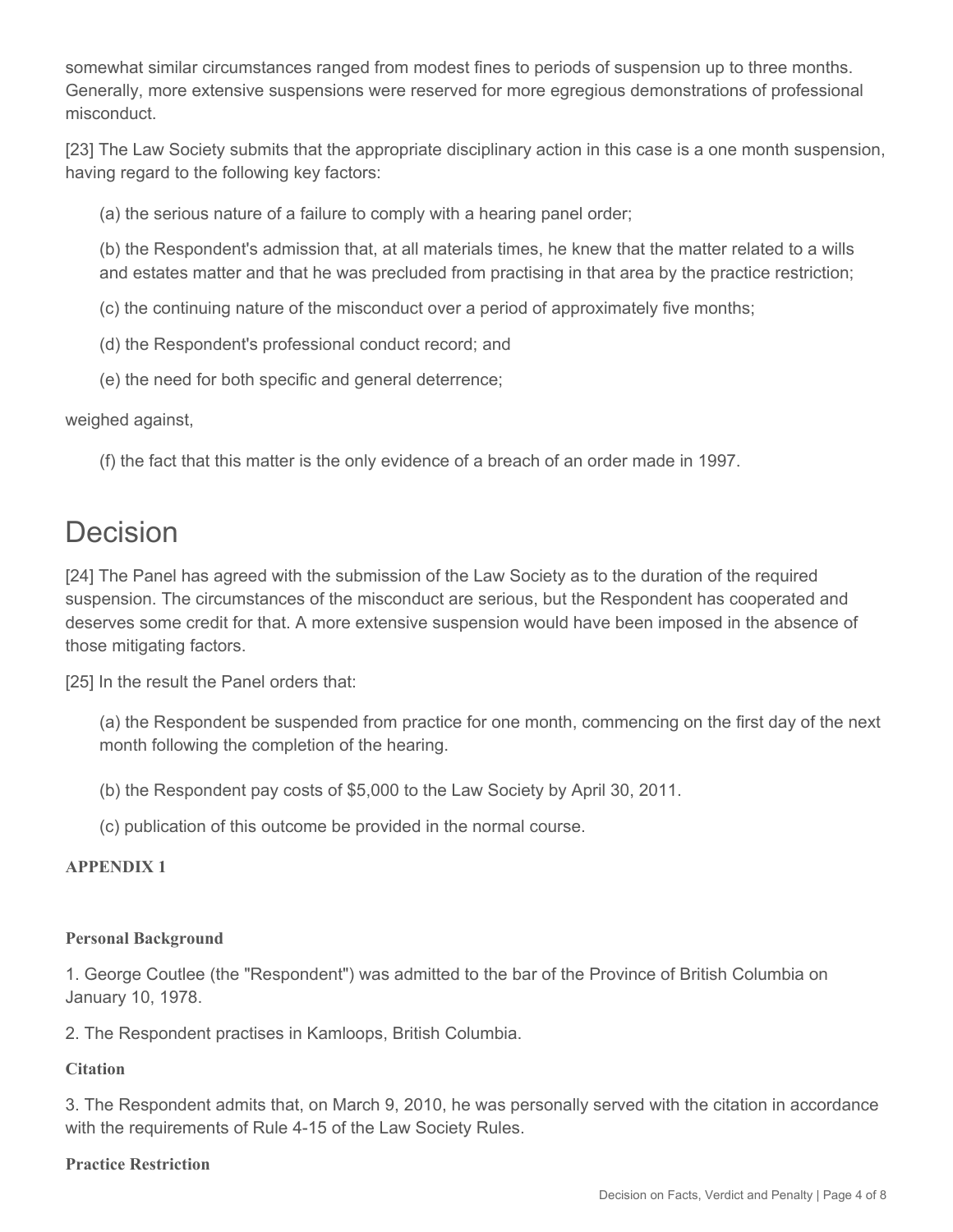4. In 1995, the Law Society issued a citation against the Respondent. A hearing was held before a panel on July 31, 1995 and January 13, 1997, following which the Panel issued a written decision on February 9, 1997.

5. In its decision, the Hearing Panel made the following order restricting the Respondent's practice (the "Practice Restriction"):

Pursuant to section 46(1)(d)(i), George Coutlee ... is hereby immediately suspended from the practice of law in all fields, except for defending persons in the field of criminal law and personal injury claims in the field of civil litigation.

The Respondent has been and continues to be bound by this Practice Restriction from February 9, 1997 to date.

6. At all material times, the Respondent understood the scope of the Practice Restriction and that he was subject to it.

## **Background Facts re Estate Matter**

7. On or about July 26, 2006, the Respondent met with GG and was retained to provide legal services and representation to GG and his sister, CG, with respect to the will of LG (the "Deceased"), dated October 1, 1982 (the "Will"). There was a dispute among some of the beneficiaries under the Will as to the proper administration of the estate and the validity of the Will.

8. The Deceased was the stepfather of GG and CG. The Deceased had one biological child, BG, who is the half-sister of GG and CG. The Deceased's Will left significant assets to be divided equally between GG, CG and their half-sister BG.

9. The executor appointed under the Will was Charles Albas, a lawyer, who was represented by Richard Covell. During the material time, BG was represented by Daniel Carroll, a lawyer practising in Kamloops.

10. The Deceased was a member of an Indian Band, and, pursuant to the provisions of the *Indian Act*, R.S.C. 1985, c. 1-5, the Minister of Indian and Northern Affairs Canada has jurisdiction to approve a will made by an Indian and confirm the appointment of an executor to administer the estate. On March 11, 2002, the Minister approved the probate of the Will and the appointment of Mr. Albas as executor. In or about April 2006, BG advised Indian and Northern Affairs Canada ("INAC") that she intended to seek to have the Will voided on the basis of lack of testamentary capacity and, subsequently, also on the basis of the alleged forgery of the Deceased's signature on the Will.

11. On July 26, 2006, Daniel Carroll provided written submissions to INAC on behalf of BG. In or about August 2006, the Respondent received and read a copy of these submissions.

12. On September 19, 2006, Laurie Charlesworth, an employee of INAC, wrote to the heirs of the estate of the Deceased and to the executor, Mr. Albas, that " ... because of the complexity of [the Deceased's estate], I will be requesting that the Minister direct that jurisdiction over the administration of the estate be transferred to the provincial court." The Respondent received and read a copy of this letter within a few days of September 19, 2006.

13. On December 20, 2006, the Minister of INAC transferred jurisdiction over the estate of the Deceased to the Supreme Court of British Columbia pursuant to section 44(1) of the *Indian Act*.

**Provision of Legal Services to CG and GG**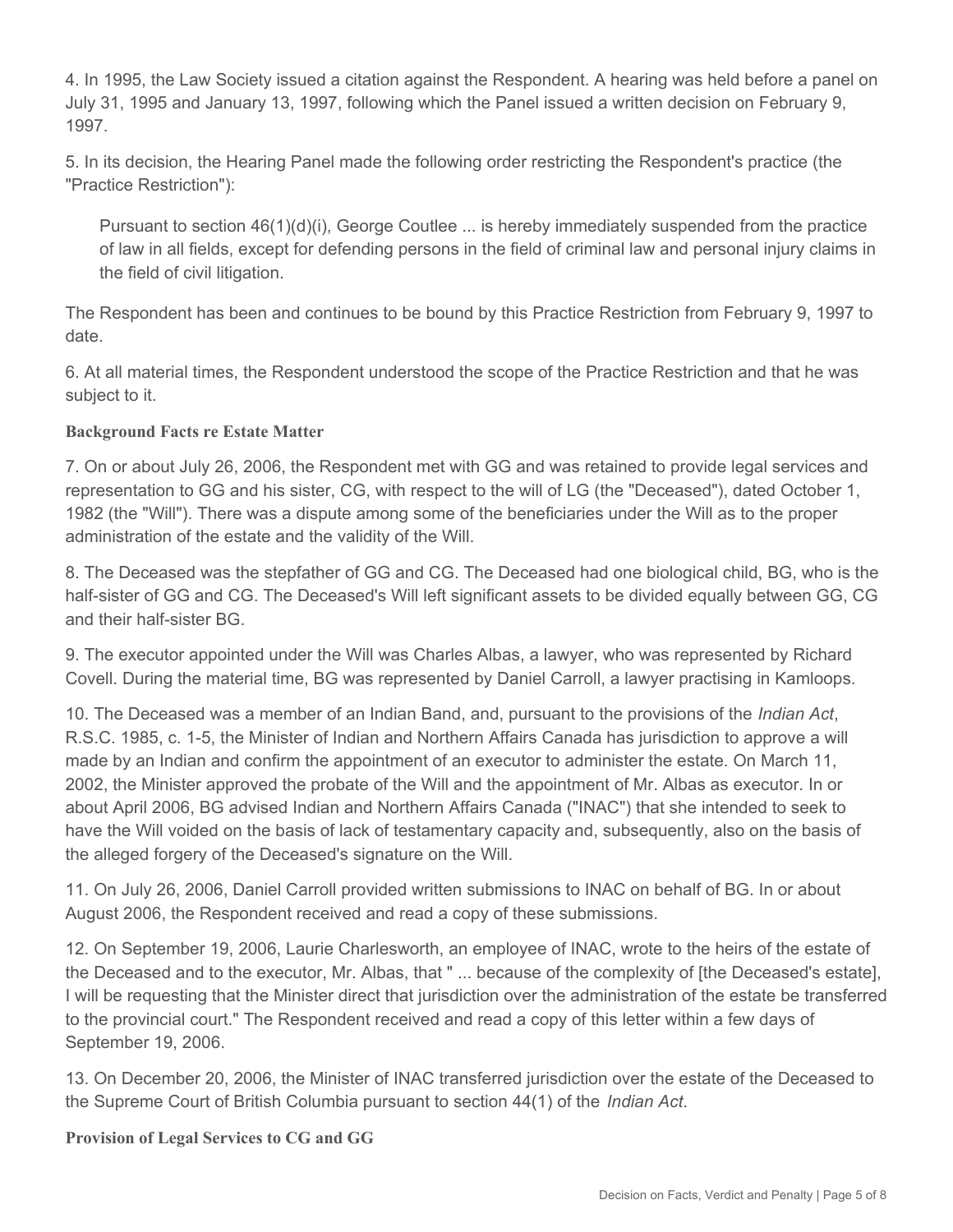14. By letter dated July 17, 2006 from INAC, GG and CG were advised that INAC expected that their half-sister BG would make an application to void the Will. GG provided a copy of this letter to the Respondent in late July, 2006.

15. The Respondent admits that, at the time he was retained by GG and his sister and at all material times thereafter, he knew that the matter related to a wills and estates matter, and that he was precluded from practising in that area by the Practice Restriction.

16. Between July 26, 2006 and January 26, 2007, the Respondent provided legal services to GG and CG and took the following steps on their behalf:

(a) On or about July 26, 2006, the Respondent spoke by telephone with Laurie Charlesworth of INAC.

(b) On or about July 26, 2006, GG executed an authorization in favour of the Respondent authorizing INAC "to discuss all issues involving the [Deceased's Estate] including providing all documents regarding his estate file to my lawyer George Coutlee." The Respondent prepared this authorization and GG executed it before the Respondent's assistant, WH.

(c) The Respondent received from GG and his sister a number of documents relating to the Deceased's assets and personal and legal affairs.

(d) On or about August 17, 2006, the Respondent prepared a draft letter to INAC, which included comments regarding the legal issues in respect of the challenge of the Will by BG.

(e) On or about August 22, 2006, the Respondent wrote to INAC seeking a 60-day extension of the time period in which to provide submissions.

(f) On or about September 18, 2006, the Respondent spoke with Mr. Covell by telephone, who advised the Respondent that he had received no response to his suggestion that the beneficiaries of the estate of the Deceased mediate the dispute and that INAC was going to transfer the file to the Supreme Court.

(g) The Respondent gave legal advice to GG and CG.

(h) The Respondent prepared the affidavit of AG, the mother of GG and CG, and AG swore this affidavit before him on December 1, 2006. On December 6, 2006, the Respondent faxed this affidavit to Mr. Covell.

(i) The Respondent prepared the affidavit of AE, and AE swore this affidavit before the Respondent on December 20, 2006.

(j) In or about December 2006, the Respondent prepared draft submissions for INAC setting out the factual background and the law with respect to Indian custom adoption in the Band.

(k) The Respondent met with GG and his sister on several occasions. The Respondent met with GG on January 14, 2007.

(l) The Respondent spoke by telephone with Richard Covell on approximately 12 occasions between the fall of 2006 and March 14, 2007.

(m) On or about December 23, 2006, the Respondent sent by fax to INAC a response dated December 22, 2006 on behalf of GG and CG as his clients.

17. On or about December 15, 2006, the Respondent met with GG and CG and took instructions from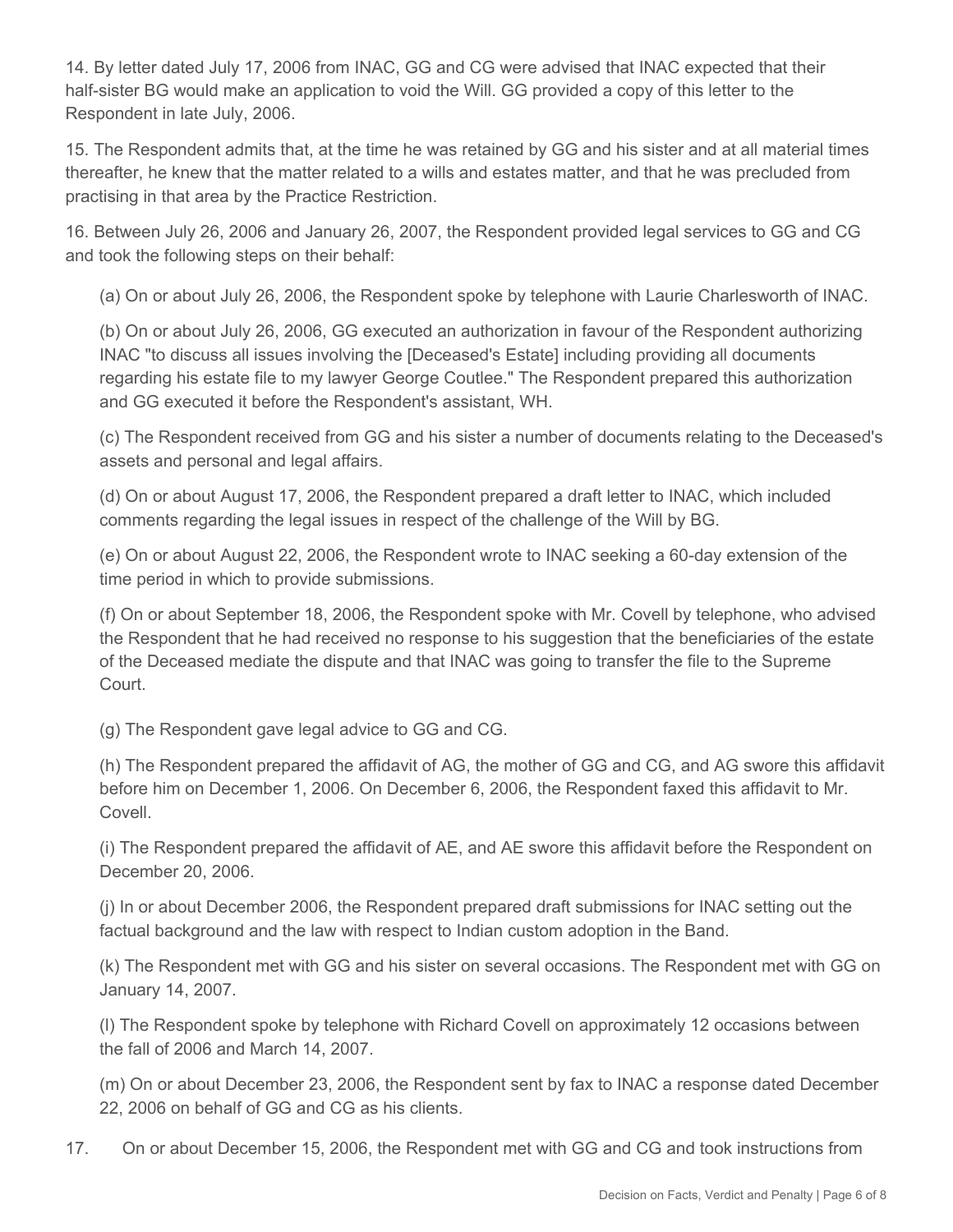them.

18. On or about January 2, 2007, the Respondent received and read a letter from Mr. Covell. In this letter, Mr. Covell wrote:

 I correspond with you now in order to encourage your respective clients to make a bona fide attempt to settle this matter, once and for all - either through direct negotiations or with the assistance of a mediator or Indian band elders, as the case may be ...

19. Although CG and GG were interested in resolving the dispute with their half-sister BG by mediation, no mediation occurred while the Respondent was involved in this matter. Further, during the period the Respondent was involved in this matter, there were no negotiations between counsel in which any proposal to settle the dispute over the Will was made.

20. On or about January 26, 2007, CG wrote to the Respondent to advise that they would no longer require his help and asked the Respondent to give their file to their new lawyer, Philip Ransome.

21. The Respondent did not advise GG or his sister at any time during the retainer between July 2006 and January 26, 2007 that he was subject to the Practice Restriction.

## **Contingency Fee Agreement**

22. On or about July 26, 2006, when GG first met with the Respondent, he explained to the Respondent that he and his sister did not have any money at that time to pay any legal fees. The Respondent told GG words to the effect of not to worry, and that payment could be looked at a later date. A factor in the decision of GG and his sister to retain the Respondent was that he did not require payment of a retainer.

23. From time to time thereafter, CG asked the Respondent about payment for the services the Respondent was providing to her and GG.

24. At some point, the Respondent advised GG and CG that his fees were usually \$300 per hour.

25. On or about November 18, 2006, the Respondent met with GG and his sister regarding obtaining evidence from elders regarding custom adoption. During that meeting, the Respondent recorded a note that he had explained "expert + elder fee @ LSS rate 10 hr. @ \$126."

26. On or about December 20, 2006, the Respondent gave GG and CG a contingency fee agreement that he prepared, made as of September 1, 2006 (the "Contingency Fee Agreement"). At that meeting, GG initialed each page and signed the agreement. The handwritten changes were made by the Respondent during that meeting.

27. CG refused to sign the Contingency Fee Agreement.

28. In his written response to the Law Society dated February 20, 2007, the Respondent provided his explanation regarding the purpose, preparation, and execution of the Contingency Fee Agreement, which explanation included the following paragraph:

 [CG] requested a written contingency fee retainer agreement with me on numerous occasions because, as she kept telling me, she and her brother had no monies with which to pay me or any other counsel arranged to act on their behalf. I kept telling her that a contingency fee agreement was premature because I expected the matter would not proceed beyond mediation and that in any event, she and her brother would be responsible for any proper disbursements I expended on their behalf together with fees for my time which I informed her was ordinarily \$300.00 per hour. She became so